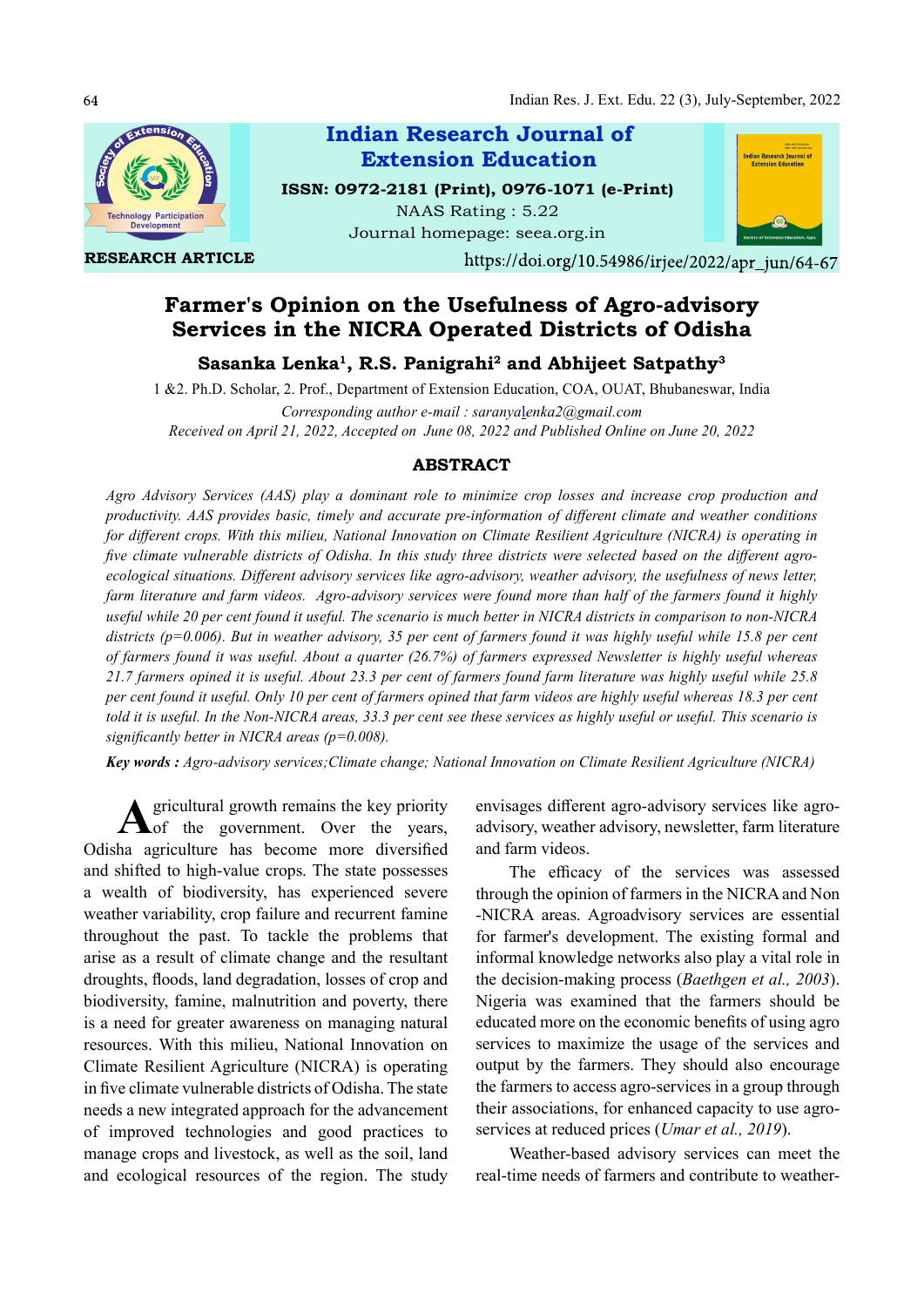Indian Res. J. Ext. Edu. 22 (3), July-September, 2022

based crop/livestock management strategies and operations dedicated to enhancing crop production and food security (Gandhi et al., 2018).

The NICRA project intends to promote people's adaptability to the persisting climate change situation in the intervention pocket with can be compared with the control area after the project period. Secondly, the institutional mechanism will be created during the intervention so that the initiated measures will sustain in the long run after the life of the project. Agro advisory services (AAS) were found helpful to the farmers in managing climate risks effectively for sustainable and profitable agricultural production  $(Ramachandrappa et al., 2018)$ . Apart from direct benefit, this intervention will yield sufficient experience and enrich the understanding of planners and policymakers on micro-level implications of climate change and possible remedial measures from an agriculture point of view. AAS is helpful to farmers for increasing interest, knowledge, adoption and impact of climate changes on agricultural practices. Most of the project villages have more or less access to the services provided by AAO, CDAO, ATMA, VAW/LVAW, etc. but a few villages are required information/ agro-advisory services. Proper motivation and awareness creation among farmers is of the utmost importance as of now. A few progressive farmers can reap the benefits of information/ knowledge and govt. beneficial schemes.

# METHODOLOGY

A research design that combined both qualitative and quantitative research techniques was deployed in this study. This is a test-control study, where the comparison is made between the NICRA- farmers (Test) and non-NICRA farmers (Control group). The districts, blocks and villages were selected following a judgment sampling approach to ensure proper representation. In this study three districts namely Kendrapara, Jharsuguda and Kalahandi, Odisha were selected based on the different agro-ecological situations. The respondents were selected following the random sampling method. The study periods were from 2012-13 to 2019-20 for studying the impact of the project. The efficacy of the services was assessed through the opinion of farmers in the NICRA and Non -NICRA areas.

In each district, the only block under the NICRA project was selected. In the block two NICRA villages

and one non-NICRA village were selected randomly out of the villages. In the selected villages, 20 farmers were selected proportionately from among different categories of farmers following a random process. In each district, one scientist is selected from KVK. A total of 3 Scientists were covered. In each district, two VAWs, two extension officials of the rank of AAO, DAO, or Chief District Official are selected. In this process, there were 6 VAWs and 6 senior extension officials in the sample in one district. 15 officials each have been taken in the Non-NICRA and NICRA project areas. Out of 30 officials, 6 were scientists, 16 agriculture officers and 8 village-level agriculture staff. A total of 120 NICRA farmers, 60 non-NICRA farmers and 30 Officials were selected in the sample. Mainly the three-point rating scale was used to obtain the score.

Primary data was collected through in-depth interviews with farmers by the researchers in the selected villages. Similarly for qualitative research, Focus Group Discussion was conducted with a group of farmers through interviews to capture the information by the researcher. Data collected under the study was scrutinized, codified and entered into the IBM SPSS Statistics, 24.0 software for analysis.

### RESULTS AND DISCUSSION

Usefulness of agro-advisory services : Agro advisory services were comprised of advisory relating to farming knowledge, skill and practices during agricultural operation from transplanting to the harvesting of the crops or any enterprises. It was found that slightly more than half of the farmers found it highly useful while 20 per cent found it useful. Fifteen percent of farmers could not say anything regarding its usefulness and 13.3 per cent stated it was not useful. This together comes to about 48.3 per cent which was the grey area that needs to be addressed. In the three districts, the scenario was not significantly different (p=0.959). The details are as follows in Table 1.

In the Non-NICRA districts, 33.3 per cent stated that agro-advisory services were not useful and 30 per cent could not form any opinion. This implied 63.3 per cent of farmers did not see the usefulness of agro-advisory services while 46.6 per cent see these services as highly useful or useful. This scenario was much better in NICRA districts in comparison to non-NICRA districts (p=0.006).

Usefulness of weather advisory services : Weather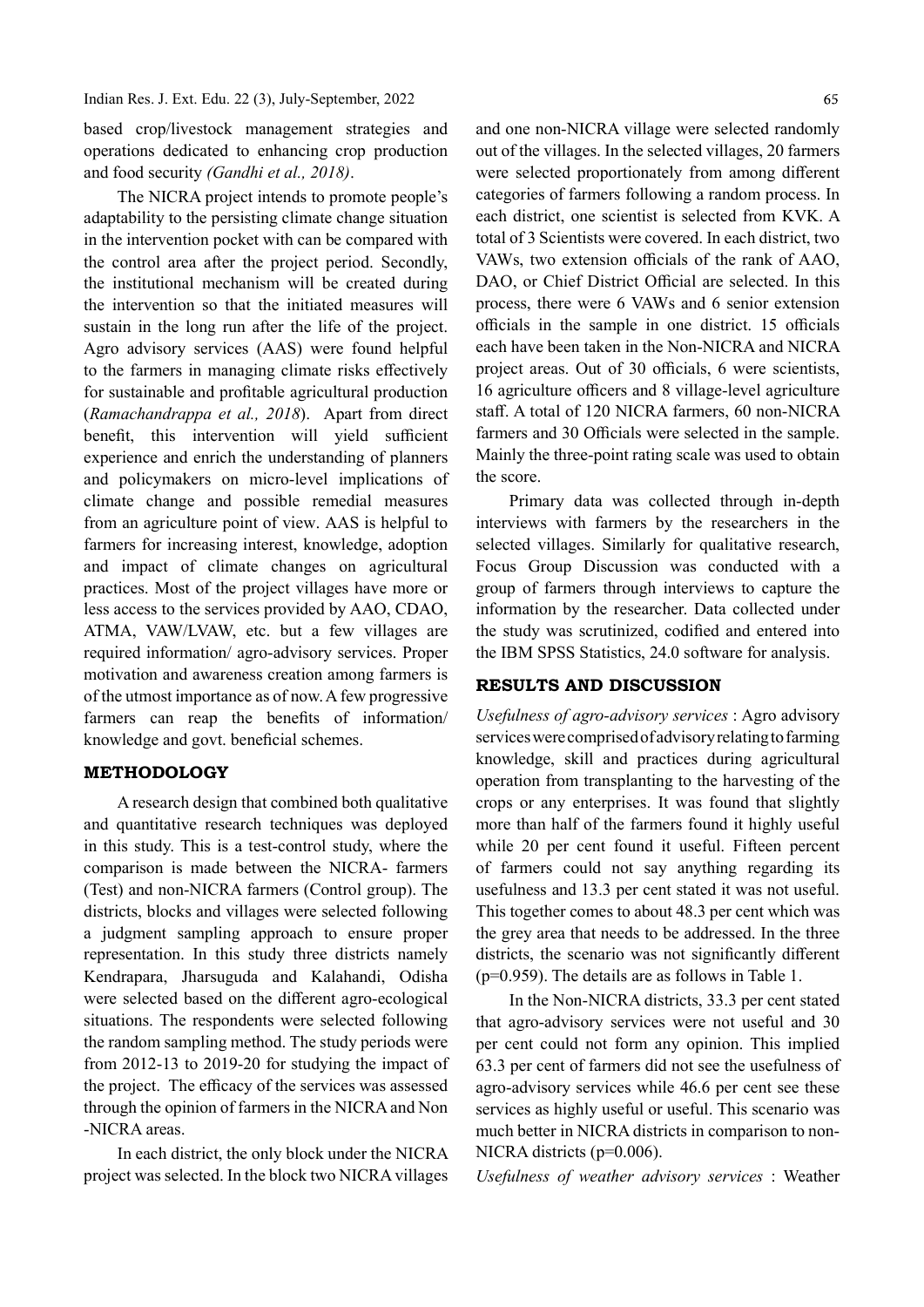Table 1. Opinion on weather advisory services

| <b>District</b> |                   | Highly useful Useful Undecided Not useful |  |                 |           |                       |    |      |  |  |
|-----------------|-------------------|-------------------------------------------|--|-----------------|-----------|-----------------------|----|------|--|--|
|                 | No.               | $\%$ No. $\%$ No. $\%$ No. $\%$           |  |                 |           |                       |    |      |  |  |
| Kalahandi       | 11                | 27.5 7 17.5 6 15 16                       |  |                 |           |                       |    | 40   |  |  |
| Jharsuguda      | 14                |                                           |  |                 |           | 35 7 17.5 5 12.5 14   |    | 35   |  |  |
| Kendrapara 14   |                   |                                           |  |                 |           | 35 9 22.5 5 12.5 12   |    | 30   |  |  |
|                 |                   | $\chi^2 = 1.506$                          |  |                 |           | $p=0.959$             |    |      |  |  |
| NICRA Total 39  |                   |                                           |  |                 |           | 32.5 24 20 15 12.5 42 |    | 35   |  |  |
| Non-NICRA       | - 8               |                                           |  | 13.3 14 23.3 18 |           | 30                    | 20 | 33.3 |  |  |
|                 | $\chi^2 = 12.552$ |                                           |  |                 | $p=0.006$ |                       |    |      |  |  |

#### Table 2. Opinion on Weather Advisory Services

| District           | Highly<br>useful  |                 |                |            | Useful Undecided  |                |       | <b>Not</b><br>useful |  |
|--------------------|-------------------|-----------------|----------------|------------|-------------------|----------------|-------|----------------------|--|
|                    | No.               | $\frac{0}{0}$   |                |            | No. % No. % No. % |                |       |                      |  |
| Kalahandi          | 14                | 35 <sup>5</sup> | 5 <sup>5</sup> |            | $12.5 \quad 5$    | 12.5 16 40     |       |                      |  |
| Jharsuguda         | 12                | 30              | 8              | 20         |                   | 7 17.5 13 32.5 |       |                      |  |
| Kendrapara         | 16                | 40              |                | 6 15       | 6                 |                | 15 12 | 30                   |  |
|                    | $\chi^2 = 2.276$  |                 |                |            | $p=0.893$         |                |       |                      |  |
| <b>NICRA</b> Total | 42                | 35              | 19             | 15.8 18    |                   |                |       | 15 41 34.2           |  |
| Non-NICRA          | 9                 | 15.0            |                | 12 20.0 20 |                   |                |       | 33.3 19 31.7         |  |
|                    | $\chi^2 = 12.494$ |                 |                |            | $p=0.006$         |                |       |                      |  |

advisory services are very important for farmers to start field operation activities during various seasons i.e., Kharif, Rabi and Summer. Weatherbased advisory services can meet the real-time needs of farmers and contribute to weather-based crop/ livestock management strategies and operations dedicated to enhancing crop production and food security (Chattopadhyay, 2021). Table 2 shows that 35 percent of farmers found it was highly useful while 15.8 per cent of farmers found it was useful. But 15 percent of farmers could not express their notion whereas 34.2 per cent of farmers expressed that it was not useful for them. About fifty percent of farmers expressed that weather advisory services were either not useful for them or they can't say about it. Hence, the outreach of the weather advisory needs to be explored in a better way to reach the farmers timely to combat the climatic hazards. In the three districts, the scenario of weather advisory was not significantly different ( $p=0.893$ ). The details are as follows in Table 2.

In the non-NICRA districts, 31.7 per cent specified that weather advisory services were not useful and 33.3 per cent could not form any opinion. This implied 65 per cent of farmers either did not see the usefulness or tell anything about it while 35 per cent see these services as highly useful or useful. The farmer's perception of the usefulness of weather advisory services is better in NICRA districts in comparison to non-NICRA districts (p=0.006).

Usefulness of news letter : New letters are equally important for farmers to get aware of various proven technologies demonstrated in different agro-climatic zone/ agro-ecological situations or locations. About a quarter (26.7%) of farmers expressed Newsletter was highly useful whereas 21.7 farmers opined it was useful. About eleven percent of farmers were not sure about its usefulness, while  $2/5<sup>th</sup>$  stated that it was not useful. These two together come to about 51.7 per cent which was the grey area that needs to be addressed in the upcoming days. The usefulness of the Newsletter was not significantly different  $(p=0.999)$  across three districts. The details are stated in Table 3. In the Non-NICRA districts, only 31.7 per cent perceive that the newsletter is highly useful or useful 33.3 per cent. This proportion is much higher in NICRA districts (p=0.001). Usefulness of farm literatures : Farm kinds of literature (booklet/leaflet etc.) are very important to change the knowledge level of farmers during the production of crops or enterprises. Table 4 shows that 23.3 per cent of farmers found it highly useful while 25.8 per cent found it useful.

More than 10 per cent of farmers could not tell anything on farm literature whereas 40 per cent told it is not useful for them. This together comes more than 50.8 per cent. Therefore, it needs to be ensured that the farm literature is to be reached for all farmers. The usefulness of the farm literature is not significantly different among the three districts ( $p=0.549$ ). In the non-NICRA districts, 31.7 per cent opined that Farm Literatures (Booklet/leaflet, etc.) were not useful or not able to furnish any opinion. This shows 63.3 per

| Table 3. Advisory through news letter |                   |                  |   |  |           |                              |                      |    |  |  |  |
|---------------------------------------|-------------------|------------------|---|--|-----------|------------------------------|----------------------|----|--|--|--|
| District                              | Highly<br>useful  |                  |   |  |           | Useful Undecided             | <b>Not</b><br>useful |    |  |  |  |
|                                       |                   |                  |   |  |           | No. $\%$ No. $\%$ No. $\%$   | No. $\%$             |    |  |  |  |
| Kalahandi                             | 11                |                  |   |  |           | 27.5 9 22.5 5 12.5 15 37.5   |                      |    |  |  |  |
| Jharsuguda                            | 11                | 27.5 9 22.5 4    |   |  |           | 10                           | 16                   | 40 |  |  |  |
| Kendrapara                            | 10                | 25               | 8 |  |           | 20 5 12.5 17 42.5            |                      |    |  |  |  |
|                                       |                   | $\chi^2 = 0.407$ |   |  | $p=0.999$ |                              |                      |    |  |  |  |
| NICRA Total                           |                   |                  |   |  |           | 32 26.7 26 21.7 14 11.7 48   |                      | 40 |  |  |  |
| Non-NICRA                             | 6                 |                  |   |  |           | 10.0 13 21.7 21 35.0 20 33.3 |                      |    |  |  |  |
|                                       | $\chi^2 = 16.934$ |                  |   |  |           | $\rho = 0.001$               |                      |    |  |  |  |